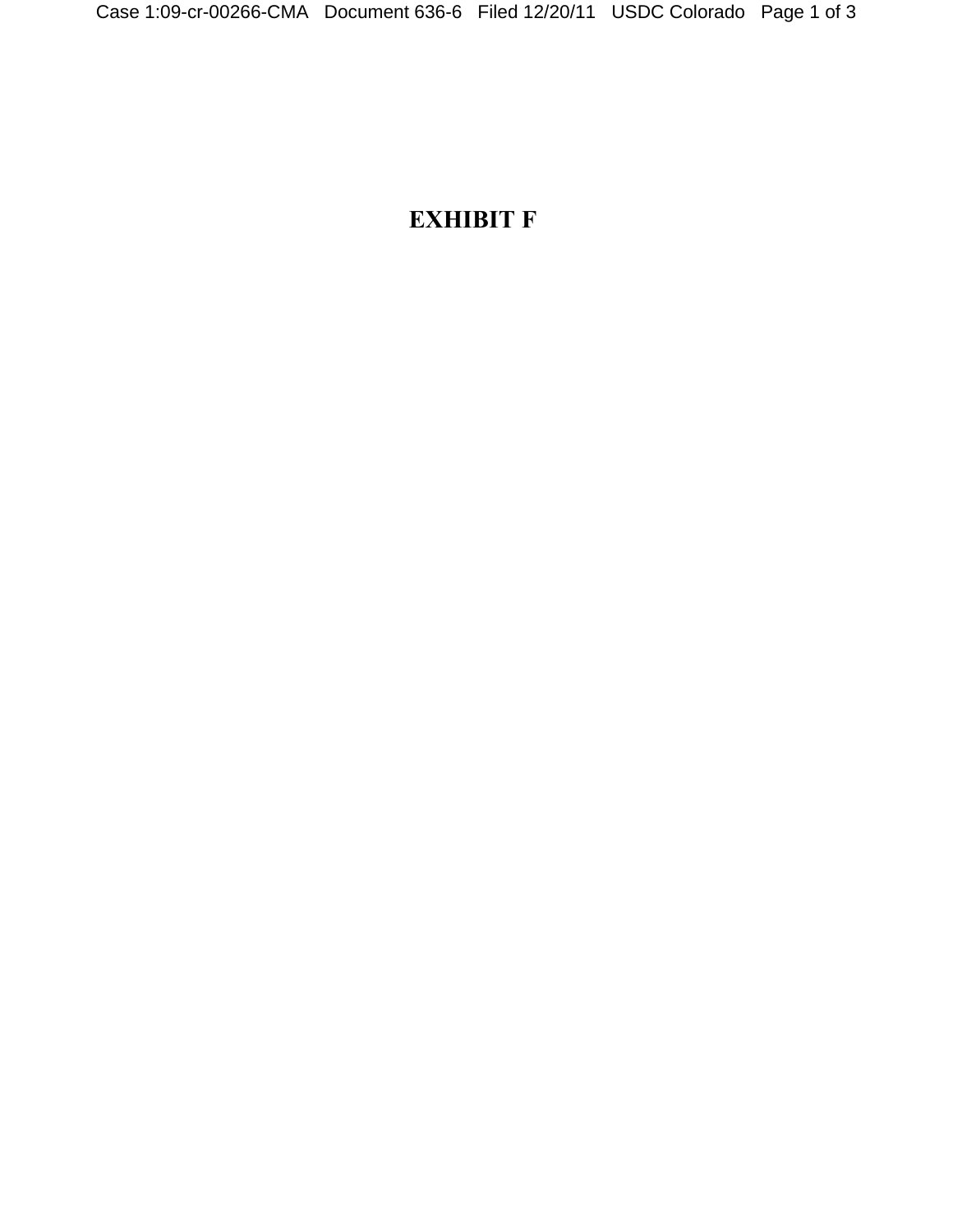| Subject: | 09cr266                                   |
|----------|-------------------------------------------|
| From:    | Gwendolyn M. Solomon (gms@solomonlaw.org) |
| To:      | edward butler@cod.uscourts.gov;           |
| Date:    | Monday, December 12, 2011 3:52 PM         |

Hello Ed,

this e-mail is to reaffirm our conversation on Friday, December 09, 2011. As directed by Judge Arguello, I contacted you to inquire about ordering the unedited version of the transcripts for the aforementioned case. You explained that Ms. Martinez, the court reporter, and Ms. Hoard, her supervisor, that the unedited version of the transcripts did not exist. Once the transcripts were edited then there was no longer any unedited version. I explained and advised that that was totally contrary to what Ms. Martinez and Ms. Hoard advised me on November 14, 2011. Ms. Martinez advised that the unedited version was available but she was not releasing the unedited version at her discretion once the edited version was made available. Ms. Hoard advised that the unedited was available for \$3.05 per page.

I advised that I sent an e-mail to Ms. Martinez to confirm our conversation, between her, Ms. Hoard and I, regarding the request for the unedited version. I asked you if since that time when I talked to both, Martinez and Hoard, had the unedited version been destroyed. You advised that no, nothing should have been destroyed. You suggested that the best thing to do was file a motion to receive a copy of the unedited version, while not sure how successful that would be, and I agreed that I would take the step.

Very Truly Yours, Gwendolyn M. Solomon, Esq. P.O. Box 62654 Colorado Springs, CO 80962 (719) 287-4511 OFFICE (719) 268-0709 FAX gms@solomonlaw.org

## NOTICE OF CONFIDENTIALITY & DISCLAIMER

The information contained in this e-mail and any attachments is CONFIDENTIAL, may be ATTORNEY-CLIENT PRIVILEGED and/or ATTORNEY WORK PRODUCT and exempt from disclosure under